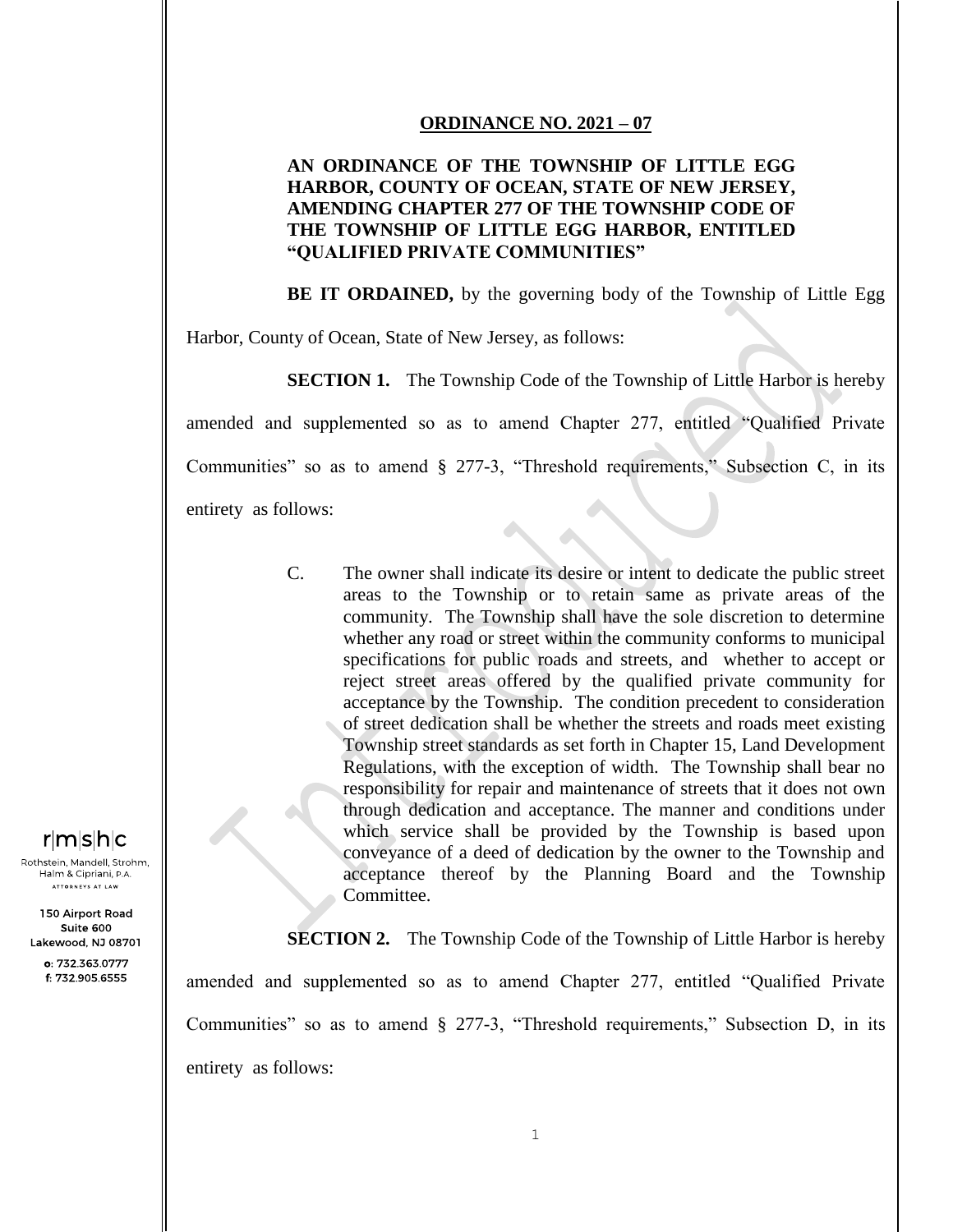D. Should the Township determine it is appropriate to provide services to any private street in a qualified private community pursuant to N.J.S.A. 40:57-23.3, the qualified private community or association shall be required to produce an insurance policy naming the Township as the insured party. The insurance policy shall provide combined liability coverage in an amount not less than \$1,000,000. This provision shall be specific to private streets owned by a qualified private community, and separate and independent of any determination made by the Township as to services specifically delineated under N.J.S.A. 40:67-23.1 to be performed upon roads and streets not dedicated and accepted as public highways and indicated as warranted pursuant to statute, by separate resolution.

**SECTION 3.** The Township Code of the Township of Little Harbor is hereby amended and supplemented so as to amend Chapter 277, entitled "Qualified Private Communities" so as to amend § 277-3, "Threshold requirements," Subsection F so as to omit the phrase "which definition is recited under  $\S$  245-2 of these regulations."

**SECTION 4.** The Township Code of the Township of Little Harbor is hereby amended and supplemented so as to amend Chapter 277, entitled "Qualified Private Communities" so as to amend § 277-4, "Reimbursement Agreement," Subsection A, so as to omit the phrase "in these regulations" and replace it with "in N.J.S.A. 40:67-23.3".

 $r|m|s|h|c$ 

Rothstein, Mandell, Strohm, Halm & Cipriani, P.A. .<br>ATTORNEYS AT LAW

150 Airport Road Suite 600 Lakewood, NJ 08701

> o: 732.363.0777 f: 732.905.6555

**SECTION 2.** All ordinances or parts of ordinances inconsistent herewith are hereby repealed.

**SECTION 3.** If any section, subsection, sentence, clause, phrase or portion of this ordinance is for any reason held to be invalid or unconstitutional by a court of competent jurisdiction, such portion shall be deemed a separate, distinct and independent provision, and such holding shall not affect the remaining portions hereof.